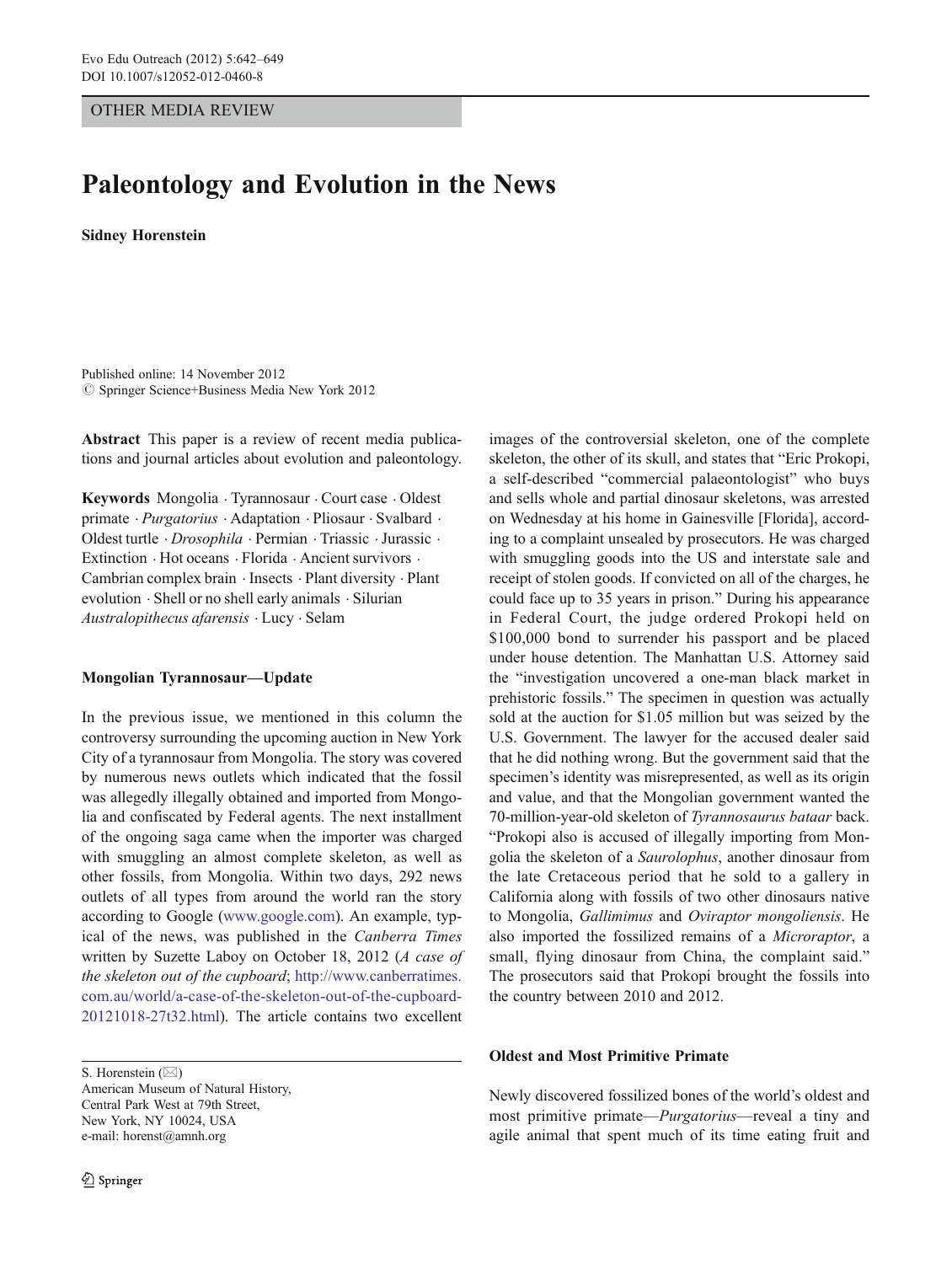climbing trees, researchers say. The headline in BioNews (1st human ancestor looked like squirrel, published October 20, 2012; [http://news.bioscholar.com/2012/10/1st-human](http://news.bioscholar.com/2012/10/1st-human-ancestor-looked-squirrel.html)[ancestor-looked-squirrel.html\)](http://news.bioscholar.com/2012/10/1st-human-ancestor-looked-squirrel.html). The co-author of the research, Stephen Chester, a Yale University vertebrate paleontologist, said that previously only teeth of the animal had been known but now they have more of the skeleton. He said that the "ankle bones show that it had a mobile ankle joint like primates today that live in trees," giving it a mobility as it moved from tree trunk to branches. "It also shows that the first primates did not have elongate ankles that you see in many living primates today that are thought to be related to leaping behaviors," Chester said. He and his colleagues, Jonathan Bloch of the Florida Museum of Natural History and William Clemens, a professor emeritus at the University of California at Berkeley and a curator for the University's Museum of Paleontology, believe that the specialized ankle bones of Purgatorious played a key role in the evolutionary success of early primates. "These new fossils support the idea that the first ten million years of primate evolution happened in the context of an intense period of similar diversification in flowering plants, including the ability to climb in branches and collect fruits and other products of the trees at the very beginning," Bloch said. The animal lived in the Paleocene, soon after the extinction of non-avian dinosaurs. As seen in the accompanying illustration, this mammal is generally believed to have been small and brown, with a bushy tail, and weighing about 1.3 ounces—about the size of the smallest living primate, the mouse lemur of Madagascar. The researchers liken it to another early primate, Dryomomys, for which more fossil material is available. "Tree living served this and other primates well, such that all but a few existing species remain at least partly arboreal. Humans are part of the rare exceptions, since our more recent ancestors left the trees some 60 million years after Purgatorius' lifetime." One news organization that covered the story is UK Daily Mail (UK) on its website Mail Online on October 22, 2012 (The most primitive primate revealed: How our earliest ancestor resembled a tiny squirrel; [http://www.dailymail.co.uk/sciencetech/article-](http://www.dailymail.co.uk/sciencetech/article-2221303/The-primitive-primate-revealed-And-ancestor-resembled-tiny-squirrel.html)[2221303/The-primitive-primate-revealed-And-ancestor](http://www.dailymail.co.uk/sciencetech/article-2221303/The-primitive-primate-revealed-And-ancestor-resembled-tiny-squirrel.html)[resembled-tiny-squirrel.html\)](http://www.dailymail.co.uk/sciencetech/article-2221303/The-primitive-primate-revealed-And-ancestor-resembled-tiny-squirrel.html) by Mark Prigg which essentially covered the same ground as the description above but added a few additional comments including that the specimens were originally discovered in what is now eastern Montana's Purgatory Hill, for which the animal was named in 66 million-year-old sediments. The article contains some illustration: one, a previous artist's impress that portrayed the animal as a more land based and a new one more arboreal. As usual in these online articles, the public is invited to submit comments —which are wide-ranging. Of the 104 comments when this item was written, the editors classified them by newest, oldest, best rated, and worst rated. These fossils are found in the same

sequence of fossiliferous rocks that tyrannosaurs are found but about 10 feet higher up in the beds. The paper was present at the 72nd Annual Meeting of the Society of Vertebrate Paleontology, Oct. 30 to Nov. 2, 2010.

#### How Organisms Adapt

The following press release describes research that attempts to find clues of how organisms change their DNA in response to selection pressure. The paper was published by researcher from the University of Veterinary Medicine, Vienna (Vetmeduni, Vienna). However, a search in Google News ([www.google.com\)](http://www.google.com) of the paper revealed virtually no press coverage. Even so, the press release provided by the University is reprinted here: Directing change: how do they do it? ([http://www.vetmeduni.ac.at/en/research/research](http://www.vetmeduni.ac.at/en/research/research-output/press-releases/fly-adapt-temp/)[output/press-releases/fly-adapt-temp/](http://www.vetmeduni.ac.at/en/research/research-output/press-releases/fly-adapt-temp/)). Since 1859, when Darwin's classic work On the Origin of Species was published, we have known that populations change over the course of time. The ability to adapt to changing surroundings is the basis for evolution and is crucial for animals and plants to come to terms with new environmental conditions, for example, as a consequence of climate change. Despite the obvious importance of the process, however, we still do not understand the underlying mechanisms. It is clear that organisms change their DNA in response to selection pressures. But how? Important clues come from the work of Pablo Orozco-terWengel in the group of Christian Schlötterer at the University of Veterinary Medicine, Vienna. The results are published in the current issue of the journal Molecular Ecology. In the long run, all organisms must adapt to survive, as their surroundings do not remain constant forever. The major difficulty with understanding adaption relates to the length of time required for experiments: evolution is by its very nature a gradual process. Fortunately, however, recent breakthroughs in experimental evolution using model organisms are providing important insights into the process. The nature of the underlying genetic changes has generally remained elusive, but recent work at the Institute of Population Genetics of the University of Veterinary Medicine, Vienna is helping to show us how evolution may operate. To discover what happens when an organism—in this case, the fruit fly, Drosophila melanogaster—is confronted with new conditions for a prolonged period of time, terWengel and colleagues Martin Kapun and Viola Nolte subjected flies to an unfamiliar temperature regime, in which 12-hourdays at 28 °C alternated with 12-hour nights at 18 °C. Throughout the experiment, the scientists monitored the changes to the flies' DNA by sequencing pools of female flies taken after certain numbers of generations. The complicated study was made possible by developments in sequencing technology that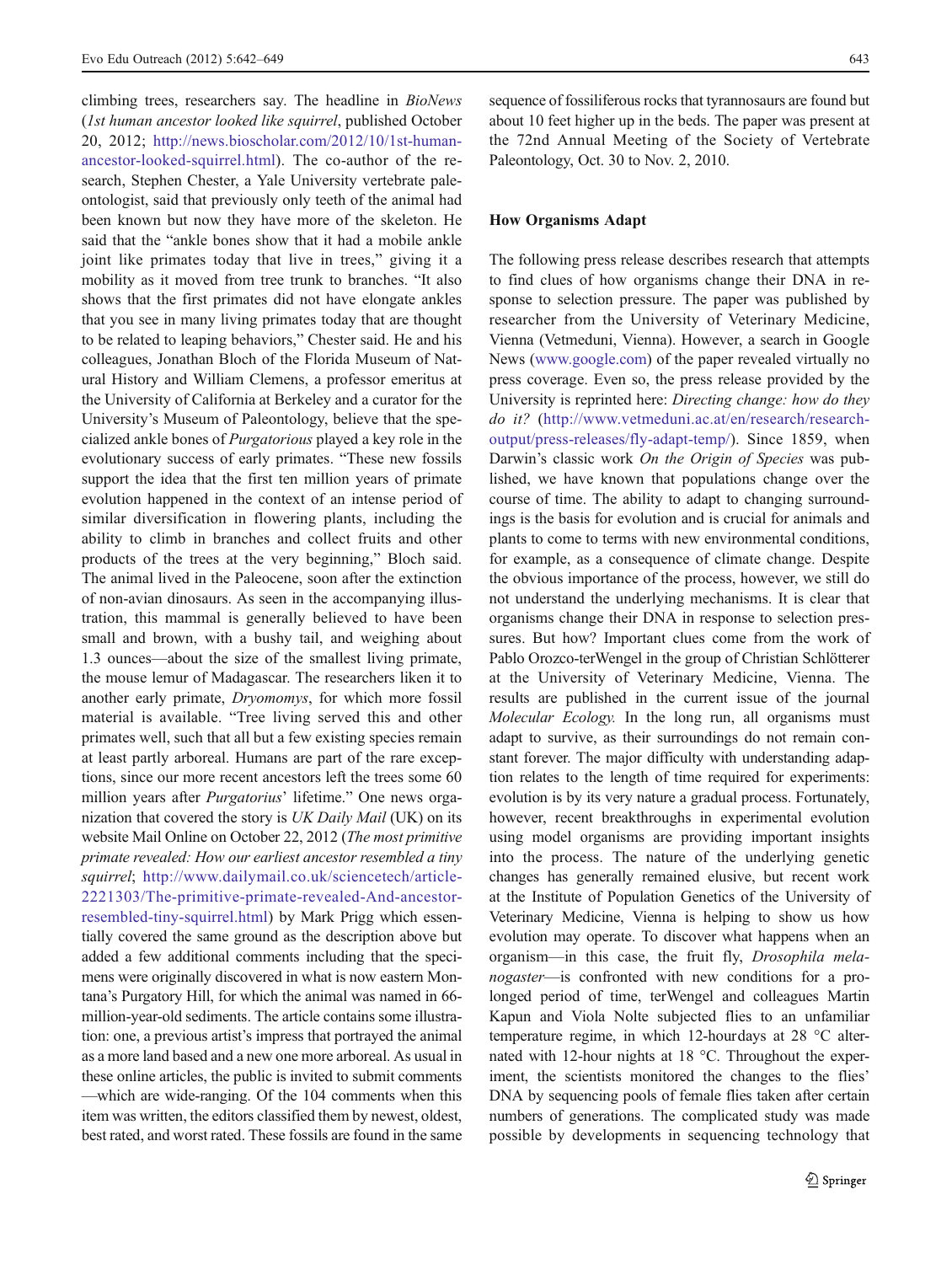enable the rapid sequencing of entire genomes and by new and sophisticated software algorithms that permit the frequency of gene variants (alleles or polymorphisms) to be directly compared across different populations. At the start of the experiment, the fly genomes contained sufficient polymorphisms to enable natural selection to act on the population. The researchers were able to confirm that the genetic changes over time were not random but presumably driven by a selective force: the X chromosome proved to be more stable than chromosome III, for example, despite its far smaller population size (each pair of flies carries a total of four copies of chromosome III but only a single X chromosome). They also showed that genetic changes were widespread and rapid: within a mere 15 generations, the frequencies of variants at nearly 5,000 positions in the genome had altered significantly more than expected. Surprisingly, however, not all changes took place at the same rate. The scientists found that while the frequencies of variants of some genes continued to rise throughout the entire course of the study (37 generations), the proportions of alleles of other genes rose rapidly at the start of the experiment but reached a plateau after about 15 generations. The reasons for this leveling out are still unclear but may relate to the fluctuating temperatures employed in the work, which could result in different selective advantages being conferred by several different alleles of a particular gene. As Schlötterer puts it, "we expected the flies to respond genetically to the changes in their environment. But we did not expect the genetic adaptations to group so neatly into two classes, with so little overlap between them. It will be intriguing to try to find out whether the two categories of gene affect distinct groups of traits" (Orozco-Terwengel et al. [2012\)](#page-7-0).

## Pliosaur

Laurel Andrews wrote on October 26, 2012 in the Alaska Dispatch (Terrifying new Jurassic sea predator officially named; [http://www.alaskadispatch.com/article/terrifying](http://www.alaskadispatch.com/article/terrifying-new-jurassic-sea-predator-officially-named)[new-jurassic-sea-predator-officially-named\)](http://www.alaskadispatch.com/article/terrifying-new-jurassic-sea-predator-officially-named). Originally found on the Norwegian island of Svalbard, 800 miles south of the North Pole, the pliosaur, one of the largest marine reptiles identified has been given a scientific name. The skeletons were excavated in 2006 and at the time were given the name "Predator X" because of its size. Between 2007 and 2008 the researchers excavated, cleaned and examined this and another skeleton says Pat Druckenmiller, earth science curator at the University of Alaska's Museum of the North in Fairbanks. Pliosaurs were meat-eating, airbreathing marine reptiles with pear-shaped bodies. They are thought to have mainly preyed on long-necked plesiosaurs, related marine reptiles with similar features,

Druckenmiller says. The newly identified pliosaur, Pliosaurus funkei, was a gigantic sea predator around 40 feet long, with two pairs of paddle-like limbs that allowed them to speed through the water, and a 6.5-foot long skull. P. funkei was the "top predator" of the oceans, Druckenmiller told LiveScience ([http://www.livescience.com/24041-ancient](http://www.livescience.com/24041-ancient-predator-x-sea-monster-named.html)[predator-x-sea-monster-named.html](http://www.livescience.com/24041-ancient-predator-x-sea-monster-named.html)) and had "teeth that would have made a *T. Rex* whimper," with a bite estimated four times as strong as the king of the dinosaurs. The specimens they found date back to 140 million years ago. This site also contains an illustration of *P. funkei* preying on a plesiosaur as well as a photograph of the museum team alongside of the huge fossils cast in plaster at the Svalbard site and another illustration that compares the size of the pliosaur with a killer whale and a blue whale. Another story appeared earlier in Wired.com by Brian Switek on October 15, 2012 ([http://www.wired.com/wiredscience/2012/10/](http://www.wired.com/wiredscience/2012/10/paleontologists-reveal-identity-of-predator-x/) [paleontologists-reveal-identity-of-predator-x/](http://www.wired.com/wiredscience/2012/10/paleontologists-reveal-identity-of-predator-x/)), but which pursues another view of this story and others like it, to wit: "Paleontology often relies on superlatives to entice the public. Fossil species are touted as being the biggest, oldest, strongest, weirdest, or whatever other else applies if the designation will help popularize a discovery. But, sometimes, hype precedes science." He says that regular freeze thaw cycles at the Svalbard locality severely fragmented the skeletons plus other conditions degraded the specimens. "The incomplete nature of both specimens complicates efforts to figure out how big P. funkei was. With the smattering of petrified material in hand, Knutsen, Druckenmiller, and Hurum can only estimate the size of their animals based on measurements of other pliosaurs." The result of their work was published in Knutsen et al. ([2012\)](#page-6-0). In their conclusion, they state that "It should be noted that a complete vertebral count is unknown for either animal, which could greatly affect this estimate. However, dimensions of other elements (cranium, coracoid) are consistent with that expected for an individual with this range of body length."

# Tropical Collapse Caused by Lethal Heat During the Triassic

Do you want to see how many science-oriented blogs there are, just Google ([www.google.com\)](http://www.google.com) for "Triassic lethal heat." The results are based on a paper by Sun et al. [\(2012](#page-7-0)). Although there were almost no print publications (or their online versions) presenting this research work, the blogs that reported this story were all derived in part of full from the press release from Leeds University ([http://](http://www.leeds.ac.uk/news/article/3312/tropical_collapse_caused_by_lethal_heat) [www.leeds.ac.uk/news/article/3312/tropical\\_collapse\\_](http://www.leeds.ac.uk/news/article/3312/tropical_collapse_caused_by_lethal_heat) [caused\\_by\\_lethal\\_heat](http://www.leeds.ac.uk/news/article/3312/tropical_collapse_caused_by_lethal_heat)) published October 19, 2012. In part, this is what the press release contains: "Scientists have discovered why the 'broken world' following the worst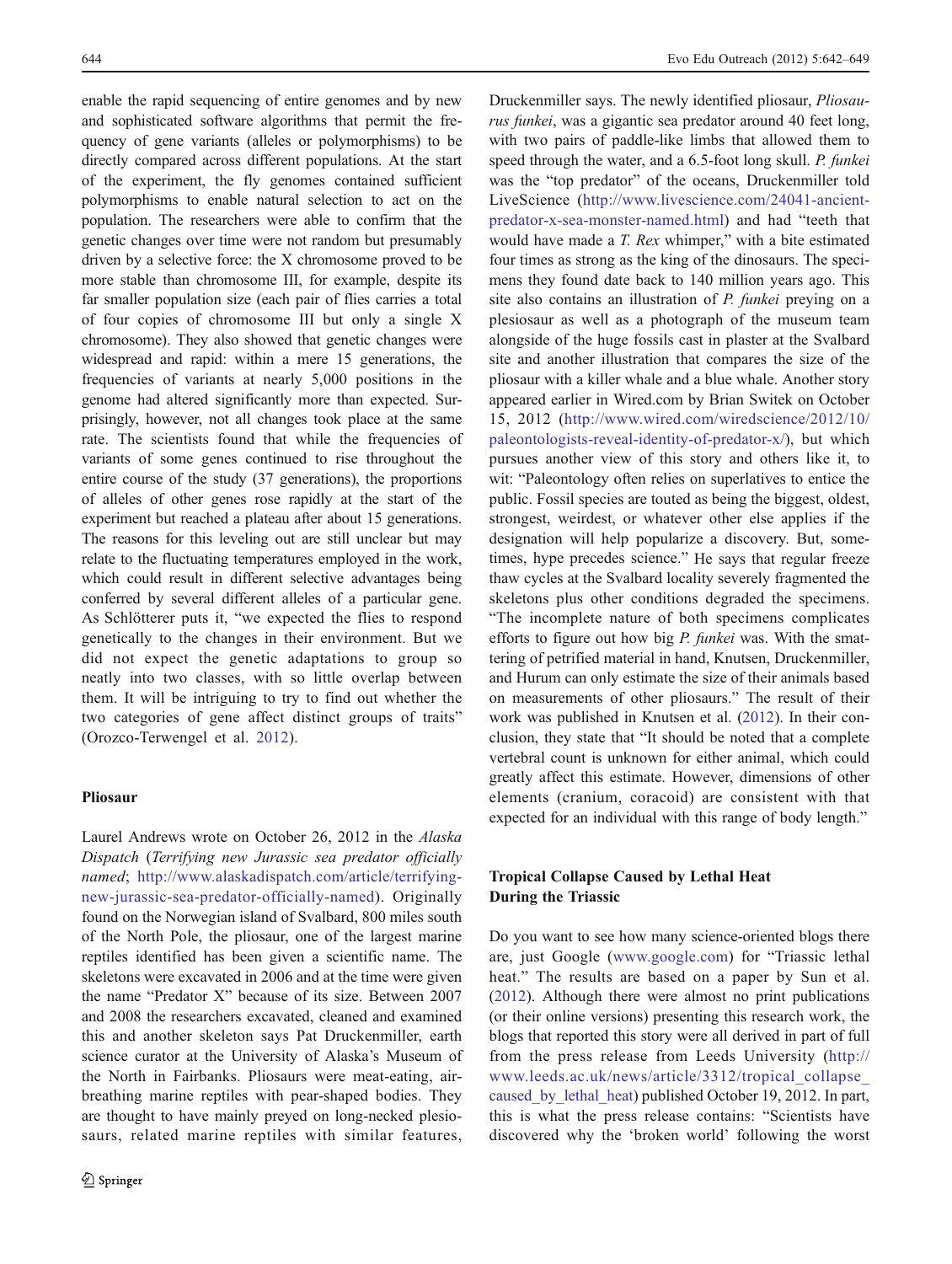extinction of all time lasted so long—it was simply too hot to survive. The end-Permian mass extinction, which occurred around 250 million years ago in the pre-dinosaur era, wiped out nearly all the world's species. Typically, a mass extinction is followed by a 'dead zone' during which new species are not seen for tens of thousands of years. In this case, the dead zone, during the Early Triassic period which followed, lasted for a perplexingly long period: five million years." A study jointly led by the University of Leeds and China University of Geosciences (Wuhan), in collaboration with the University of Erlangen-Nurnburg (Germany), shows the cause of this lengthy devastation was a temperature rise to lethal levels in the tropics: around 50–60 °C on land and 40 °C at the sea surface. The dead zone would have been a strange world—very wet in the tropics but with almost nothing growing. No forests grew, only shrubs and ferns. No fish or marine reptiles were to be found in the tropics, only shellfish, and virtually no land animals existed because their high metabolic rate made it impossible to deal with the extreme temperatures. Only the polar regions provided a refuge from the baking heat.

This broken world scenario was caused by a breakdown in global carbon cycling. In normal circumstances, plants help regulate temperature by absorbing Co2 and burying it as dead plant matter. Without plants, levels of Co2 can rise unchecked, which causes temperatures to increase. Sun and his colleagues collected data from 15,000 ancient conodonts (tiny teeth of extinct eel-like fishes) extracted from two tons of rocks from South China. Conodonts form skeletons using oxygen. The isotopes of oxygen in skeletons are temperature controlled, so by studying the ratio of oxygen isotopes in the conodonts he was able to detect temperature levels hundreds of millions of years ago. Included in the supplemental material of the Science report are paleogeographic maps showing fish, marine reptile, and tetrapod latitudinal distribution for Late Permian to Middle Triassic time. In the body of the paper is a chart of Early Triassic diversity of major marine groups and temperature trends. These can be useful in the classroom. Included in the same issue is the perspective of Bottjer [\(2012;](#page-6-0) [http://www.sciencemag.org.](http://www.sciencemag.org.libraryproxy.amnh.org:9000/content/338/6105/336.full.pdf) [libraryproxy.amnh.org:9000/content/338/6105/336.full.pdf\)](http://www.sciencemag.org.libraryproxy.amnh.org:9000/content/338/6105/336.full.pdf) that the Triassic "global warming interval can provide insights that are relevant to our understanding of the future global warming ocean."

#### New Fossils Suggest Ancient Origins of Modern-Day Deep-Sea Animals

A paper published in the open access journal PLoSOne on October 10, 2012 describes a collection of fossil animals discovered off the coast of Florida that suggests the presentday deep-sea urchins, starfish, and sea cucumbers not only may have evolved earlier than previously believed but also survived periods of mass extinctions ([http://phys.org/news/](http://phys.org/news/2012-10-fossils-ancient-modern-day-deep-sea-animals.html) [2012-10-fossils-ancient-modern-day-deep-sea-animals.html\)](http://phys.org/news/2012-10-fossils-ancient-modern-day-deep-sea-animals.html). The lead author Ben Thuy said "We were amazed to see that a 114 million year old deep-sea assemblage was so strikingly similar to the modern equivalents." The amazement is the result of the fact that researchers believed that the presentday animals evolved in the relatively recent past. The newly collected fossils described in the study predate the oldest known records of the present-day fauna. According to the authors, this evidence shows that the ancestors of modern deep-sea animals have lived in these deep waters for much longer than previously thought. That this collection of fossils appears to have survived several drastic changes in oceanic climates also suggests that deep-sea biodiversity may be more resilient than shallow-water life forms, and more resistant to extinction events than previously thought. The publication by the Thuy et al. ([2012](#page-7-0); [10.1371/journal.pone.0046913](http://dx.doi.org/10.1371/journal.pone.0046913)) can be downloaded in its entirety.

#### Oldest Turtle in Poland

Another article of interest paleontological was published in the Daily Mail's website MailOnLine by Danien Gayle on October 24, 2012 ([http://www.dailymail.co.uk/sciencetech/](http://www.dailymail.co.uk/sciencetech/article-2222429/Fossilised-turtle-shells-Polish-rubbish-dump-turn-oldest-discovered-world.html) [article-2222429/Fossilised-turtle-shells-Polish-rubbish](http://www.dailymail.co.uk/sciencetech/article-2222429/Fossilised-turtle-shells-Polish-rubbish-dump-turn-oldest-discovered-world.html)[dump-turn-oldest-discovered-world.html](http://www.dailymail.co.uk/sciencetech/article-2222429/Fossilised-turtle-shells-Polish-rubbish-dump-turn-oldest-discovered-world.html)). Fossilized turtle shells found in Polish rubbish dump turn out to be the oldest yet discovered. The following summary is provided: Tests show the shells date back 215 million years to the Triassic era; a paleobiologist following a hunch discovered them in a landfill site; and now he hopes to continue investigations in the hope of finding a skull. This shell plucked from a Polish dump is also the most complete skeleton yet found claimed the researcher Dr. Tomasz Sulej. "Dating back 215 million years, experts say the shells could provide invaluable clues in solving the riddle of the origin of this ancient reptile which is venerated by cultures across the globe." "The fossil of one of the world's oldest-known turtle shells with a limb bone, was discovered in clay deposit in a rubbish dump north-west of Krakow, Poland." Sulej said that his investigation was led by a hunch that inspired him to poke around a landfill near the town of Poreba—in a region known as the Polish Jurassic Highland—in September 2008. The following sidebar is included: Bleak Future for Creatures that Walked Earth for Aeons.

"The bright yellow spokes on the shell of a Radiated Tortoise native to Madagascar catch the eye of school children visiting the Warsaw Zoo. 'They're like army tanks with their heavy armour!' exclaims 12-year-old Wojtek. But the shells that have afforded turtles protection from predators for eons are no match for humans. Hunted for meat,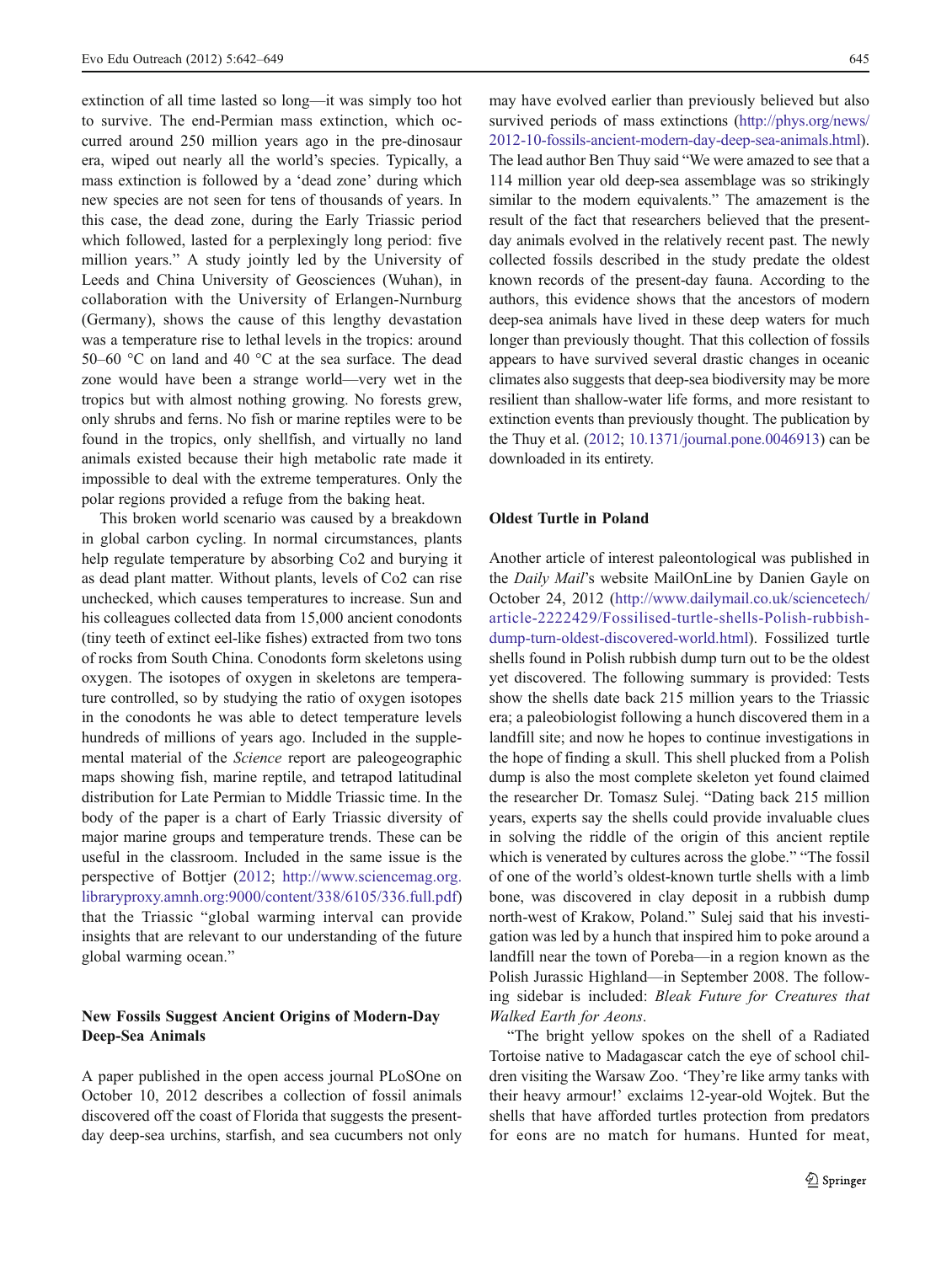traditional medicine or caught in the illegal pet trade, this species could become extinct during Wojtek's lifetime. About half of the globe's 328 recognized species of fresh water and marine turtles and land-faring tortoises could vanish in the coming decades, according to the Turtle Conservation Coalition. 'After being here for a couple hundred million years, dozens of species of turtles are now on the verge of extinction, quite simply due to being captured or eaten on an unprecedented scale, particularly in Asia,' says Mariusz Lech, reptile keeper at the zoo. Known to live up to 130 years, these ancient creatures carry deep meaning as primordial symbols of longevity, stability, security and wisdom and feature in creation myths from India to native North America. Yet their future seems bleak. 'Being realistic about the modern-day threats they face, especially in southeast Asia, China, the Philippines, Indonesia or Madagascar, turtles are disappearing fast,' Lech warned. 'Some species could vanish within 20 years if radical steps aren't taken to protect them now.'" Turtles of similar age have been discovered in Germany; the Polish find includes shells, along with neck and tail vertebrae, as well as limb bones that are unique. "We've discovered two species, including one which is unknown," Dr Sulej said. The article contains several images of the fossil turtle and additional images can be found on Google [\(www.google.com\)](http://www.google.com) by searching "oldest fossil turtle" which refer you to numerous but similar reports. You can see the Dr Sulez and his turtle on YouTube [\(http://www.youtube.com/watch?](http://www.youtube.com/watch?v=yYCbX3zezdk) [v](http://www.youtube.com/watch?v=yYCbX3zezdk)=[yYCbX3zezdk\)](http://www.youtube.com/watch?v=yYCbX3zezdk).

# Cambrian Fossil Pushes Back Evolution of Complex **Brains**

The Christian Science Monitor presented an article on its web site, Ancient, fossilized, insect-like brain surprisingly complex by Stephanie Pappas, LiveScience Senior Writer on October 11, 2012 [\(http://www.csmonitor.com/Science/](http://www.csmonitor.com/Science/2012/1011/Ancient-fossilized-insect-like-brain-surprisingly-complex) [2012/1011/Ancient-fossilized-insect-like-brain-surprisingly](http://www.csmonitor.com/Science/2012/1011/Ancient-fossilized-insect-like-brain-surprisingly-complex)[complex](http://www.csmonitor.com/Science/2012/1011/Ancient-fossilized-insect-like-brain-surprisingly-complex)) in which a fossilized brain found in 520-millionyear old rocks in China "looks very similar to the brains of today's modern insects" says researcher Nicholas Strausfeld, the director of the Center for Insect Science at the University of Arizona. The specimen in question is a few centimeters long arthropod Fuxianhuia protensa. The article discusses whether insects evolved from branchiopods or whether insects, branchiopods, and higher crustaceans evolved from an ancestor with a complex brain, with branchiopods regressing later. The article also describes the search and discovery of the fossil that contains the impression of its brain. [http://www.csmonitor.com/Science/](http://www.csmonitor.com/Science/2011/1209/Are-you-scientifically-literate-Take-our-quiz) [2011/1209/Are-you-scientifically-literate-Take-our-quiz](http://www.csmonitor.com/Science/2011/1209/Are-you-scientifically-literate-Take-our-quiz) "An analysis of the brain revealed it to be in three parts,

just as the brains of modern insects are in three parts (known) as the protocerebrum, deutocerebrum, and tritocerebrum). Nerves from the eyes extend into the protocerebrum, nerves from the antennaes feed into the ancient creature's deutocerebrum, and a third nerve root from further back in the body extends into the tritocerebrum. "Lots of people don't like that idea, sharing a brain with a beetle, but there's good evidence suggesting that you do," Strausfeld said. The article contains an image of the fossil. The story is based on a press release from the University of Arizona, Cambrian Fossil Pushes Back Evolution of Complex Brains by Daniel Stolte, University Communications on October 10, 2012 ([http://uanews.org/](http://uanews.org/story/cambrian-fossil-pushes-back-evolution-complex-brains) [story/cambrian-fossil-pushes-back-evolution-complex-brains\)](http://uanews.org/story/cambrian-fossil-pushes-back-evolution-complex-brains). The release indicates that the researchers argue that the fossil supports the hypothesis that branchiopod brains evolved from a previously complex to a more simple architecture instead of the other way around. This hypothesis arose from neurocladistics, a field pioneered by Strausfeld that attempts to reconstruct the evolutionary relationships among organisms based on the anatomy of their nervous system. Conventional cladistics, on the other hand, usually look to an organism's overall morphology or molecular data such as DNA sequences. An illustration by Nicholas Strausfeld shows the reconstruction of the brain of the 520-millionyear-old fossil Fuxianhuia protensa, which has a very simple body shape, yet shows unexpected similarity to the complex brain of a modern crustacean, such as the land hermit crab (Coenobita clypeatus). Co-authors on the study are Xiaoya Ma and Gregory Edgecombe from the paleontology department of the Natural History Museum, London, and Xianguang Hou, director of the Yunnan Key Laboratory for Paleobiology at Yunnan University. The research was published by Ma et al. [\(2012\)](#page-6-0).

## Insects Drive Plant Evolution

An article published in the Fars News Agency (Teheran) Insects a prime driver in plant evolution and diversity  $(htp://english.farsnews.com/newstext.php?nn=9107110806)$  $(htp://english.farsnews.com/newstext.php?nn=9107110806)$  $(htp://english.farsnews.com/newstext.php?nn=9107110806)$ on October 6 is a copy of the press release from the University of Toronto (Mississauga) but titled Everyday evolution ([http://www.utm.utoronto.ca/main-news-research-news](http://www.utm.utoronto.ca/main-news-research-news-general/everyday-evolution)[general/everyday-evolution](http://www.utm.utoronto.ca/main-news-research-news-general/everyday-evolution)), which is not an unusual occurrence. It begins: "Take a good look around on your next nature hike. Not only are you experiencing the wonders of the outdoors—you're probably also witnessing evolution in action", a notion that educators should pass onto their students. The study reported on shows that evolution can happen more quickly than was previously assumed, even over a single generation. "Scientists have long hypothesized that the interaction between plants and insects has led to much of the diversity we see among plants, including crops, but until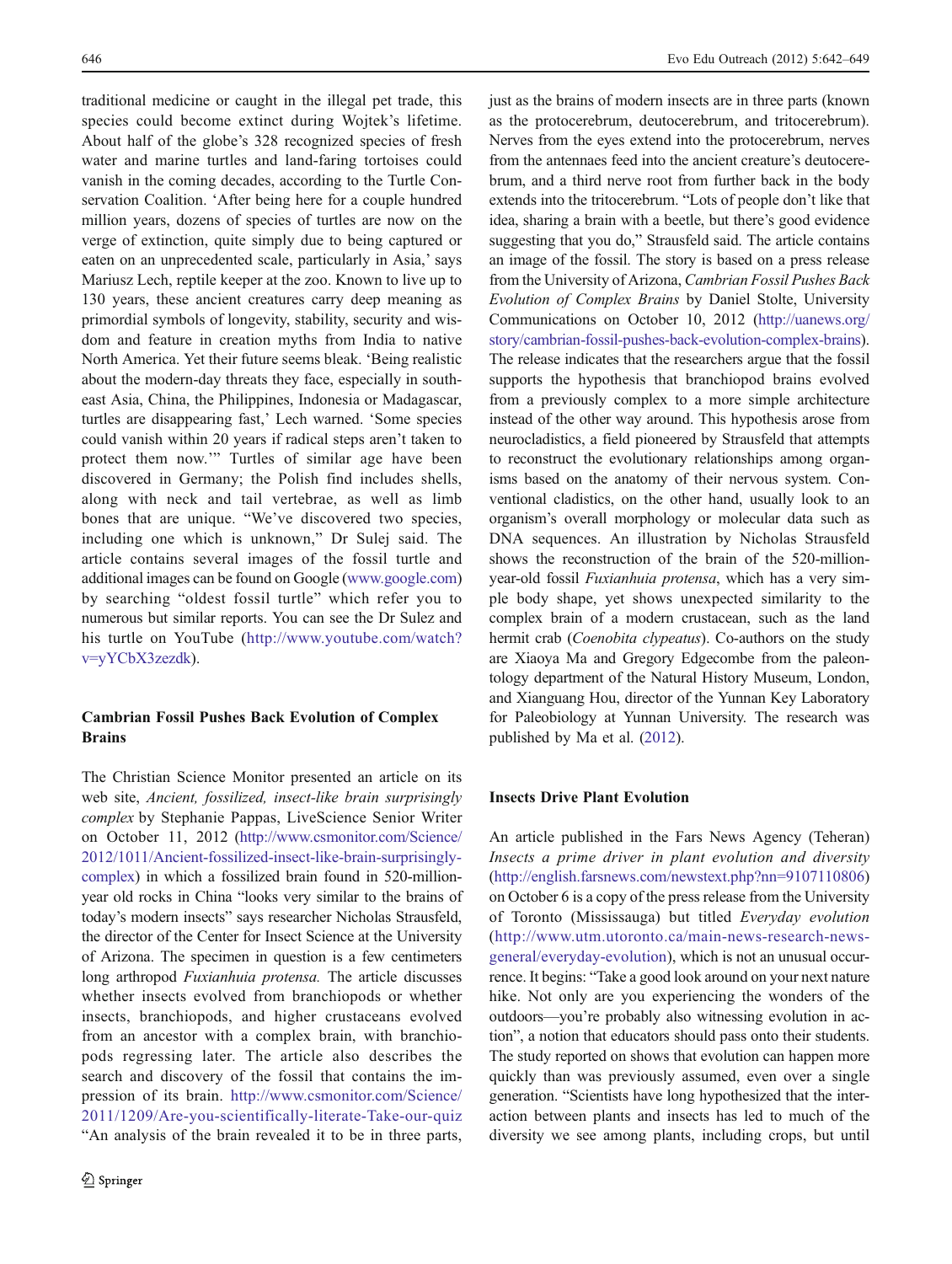now we had limited direct experimental evidence," says Marc Johnson, Assistant Professor in the UTM Department of Biology. "This research fills a fundamental gap in our understanding of how natural selection by insects causes evolutionary changes in plants as they adapt, and demonstrates how rapidly these changes can happen in nature." Johnson and his collaborators from Cornell University, University of Montana and University of Turku in Finland, planted evening primrose, a typically self-fertilizing plant with genetically identical offspring, in two sets of plots. Each plot initially contained 60 plants of 18 different genotypes (plants that contain different sets of mutations). To test whether insects drive the evolution of plant defenses, one set of plots was kept free of insects with a regular biweekly application of insecticide over the entire study period. The other set of plots received natural levels of insects. The plots were left to grow without other interference for five years. Each year, Johnson and his collaborators counted the number and types of plants colonizing the plots. They also analyzed the changing frequencies of the different evening primrose genotypes and the traits associated with these genotypes. Johnson says that evolution, which is simply a change in genotype frequency over time, was observed in all plots after only a single generation. Plant populations began to diverge significantly in response to insect attack in as few as three to four generations. For instance, plants that were not treated with insecticide had increases in the frequencies of genotypes associated with higher levels of toxic chemicals in the fruits, which made them unpalatable to seed predator moths. Plants that flowered later, and thus avoided insect predators, also increased in frequency. Johnson says the findings also show that evolution might be an important mechanism that causes changes in whole ecosystems. "As these plant populations evolve, their traits change and influence their interactions with insects and other plant species, which in turn may evolve adaptations to cope with those changes," says Johnson. "The abundance and competitiveness of the plant populations is changing. Evolution can change the ecology and the function of organisms and entire ecosystems." Additional ecological changes occurred in the plots when insects were removed. Competitor plants, such as dandelion, colonized both sets of plots but were more abundant in plots without insects. This in turn reduced the number of evening primrose plants. The dandelion used more resources and also potentially prevented light from reaching the evening primrose seeds, impacting seed germination. According to Johnson, these ecological changes were the result of the suppression of a moth caterpillar that preferred to feed on dandelion. "What this research shows is that changes in these plant populations were not the result of genetic drift, but directly due to natural selection by insects on plants," says Johnson. "It also demonstrates how rapidly evolutionary change can occur—not over millennia, but over years, and all around us." The research was published by

Agrawal et al. ([2012](#page-6-0)). As is usual, the editors suggest additional resources to read that published in older issues of Science.

#### Which Came First Shells or no Shells?

A rather small size rock, about the size of a golf ball found in the United Kingdom in volcanic ash containing the fossil Kulindroplax perissokomos may "resolve the long-lasting dispute about the evolutionary relations of shelled chitons and shell-less Aplacophorans, two classes of mollusk." The relationships are described by Jessica Hallam in the Yale Daily News ([http://www.yaledailynews.com/news/2012/oct/](http://www.yaledailynews.com/news/2012/oct/16/new-fossil-may-end-mollusk-evolution-debate/) [16/new-fossil-may-end-mollusk-evolution-debate/](http://www.yaledailynews.com/news/2012/oct/16/new-fossil-may-end-mollusk-evolution-debate/)) on October 16, 2012. The article quotes Bristol University's Jakob Vinter, one of the researchers, who said that traditional hypotheses state that shelled mollusks evolved from their shell-less counterparts. "However, evidence collected over recent years supports the contrary argument, which suggests the worm-like shape of Aplacophorans is a derivative of something much like a chiton. Kulindroplax delivers the physical evidence necessary to prove that the worm-like body of the Aplacophorans evolved from shelled chitons." Imperial College London Professor Mark D. Sutton, the lead author of the paper said that "To understand where mollusks fit in the big tree of life you need to understand what the most primitive mollusks looks like." He also said that "Kulindroplax has characteristics of both the shelled chitons and shell-less Aplacophorans. Whereas chitons have shells, spicules and a large, flat foot for mobility, Aplacophorans have no shell and no foot, but instead possess a round, wormlike body." To create a three-dimensional image of Kulindroplax's morphology, the researchers had to repeatedly grind away small portions of the fossil and, by photographing the exposed portion of the fossil at micron-length distances, they were able to compile a three-dimensional digital reconstruction of the entire Kulindroplax specimen. This virtual image is now all that remains of the fossil, which was completely ground away. The resulting image showed that Kulindroplax is an intermediate between shelled and shell-less mollusks, said co-researcher Derek E.G. Briggs, Director of the Yale Peabody Museum of Natural History. "The Kulindroplax fossil evidence," Briggs said, "confirms genetic evidence from molecular sequences in DNA and proteins that also refutes the traditional argument" and adds "that he would be surprised if the scientific community did not accept Kulindroplax as definitive evidence of the evolutionary history of mollusks." The article was derived in part from a press release from Yale News ([http://news.yale.edu/2012/10/03/ancient-mollusk-tells](http://news.yale.edu/2012/10/03/ancient-mollusk-tells-contrary-story)[contrary-story](http://news.yale.edu/2012/10/03/ancient-mollusk-tells-contrary-story)) on October 3, 2012. The researchers found the specimen of Kulindroplax more than 10 years ago in the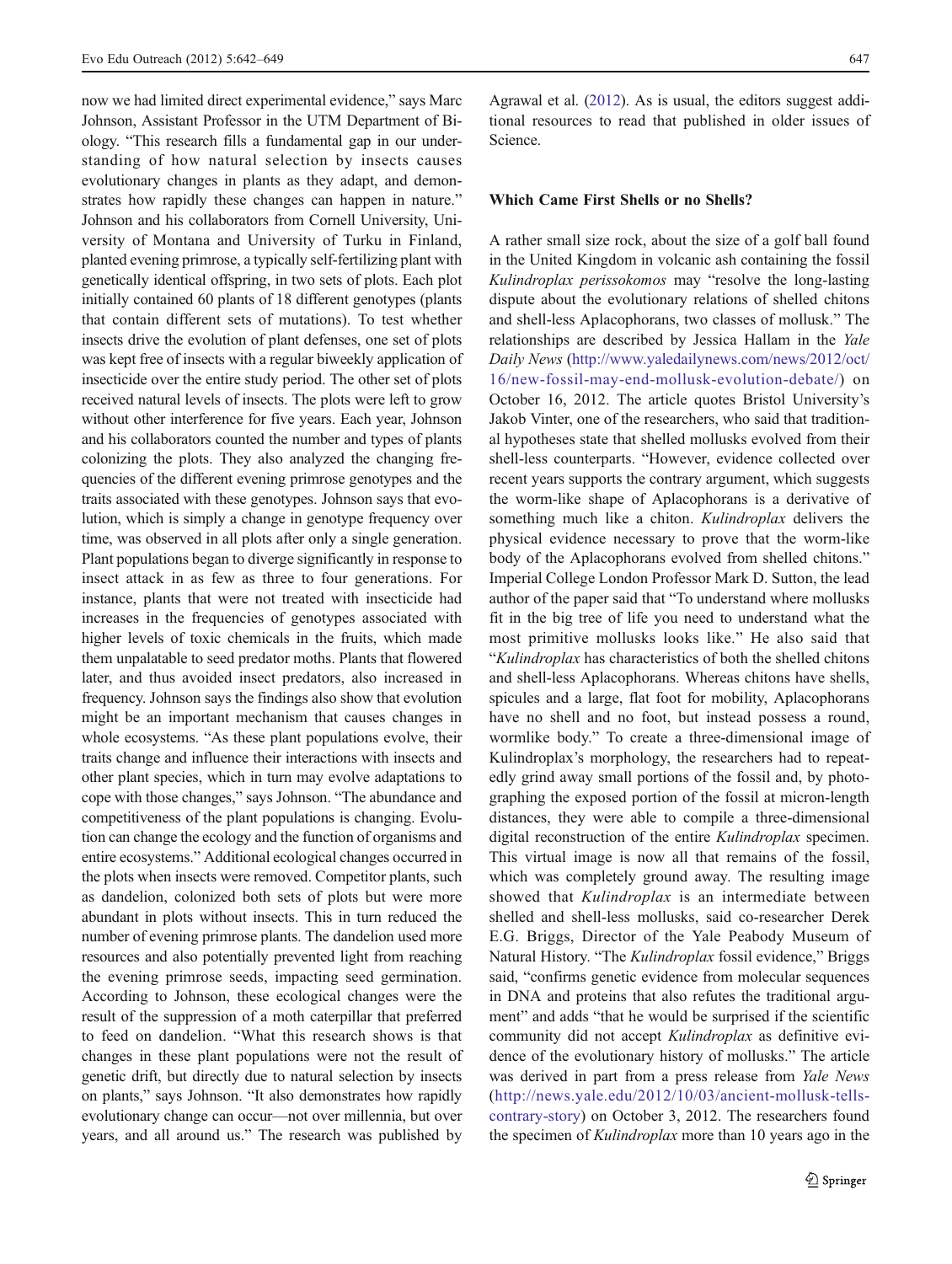<span id="page-6-0"></span>Herefordshire fossil deposit, a rich assemblage of ancient marine life forms more than 400 million years old. About 2 cm wide and 4 cm long, Kulindroplax was buried in volcanic ash deposited on the sea floor. The research was published in the Journal Nature by Sutton et al. [\(2012\)](#page-7-0).

#### Lucy and Selam's Species Climbed Trees

The press release from the California Academy ([http://](http://www.calacademy.org/newsroom/releases/2012/scapula.php) [www.calacademy.org/newsroom/releases/2012/scapula.php\)](http://www.calacademy.org/newsroom/releases/2012/scapula.php) contains the following subtitle "The most comprehensive analysis to date of Australopithecus afarensis shoulder blades indicates a partially arboreal lifestyle." The following press release is provided by the California Academy: "Australopithecus afarensis (the species of the well-known "Lucy" skeleton) was an upright walking species, but the question of whether it also spent much of its time in trees has been the subject of much debate, partly because a complete set of A. afarensis shoulder blades has never before been available for study. For the first time, Midwestern University Professor David Green and Curator of Anthropology at the California Academy of Sciences, Zeresenay Alemseged, have thoroughly examined the two complete shoulder blades of the fossil "Selam," an exceptionally well-preserved skeleton of an A. afarensis child from Dikika, Ethiopia, discovered in 2000 by Dr. Alemseged. Further preparation and extensive analyses of these rare bones showed them to be quite ape-like, suggesting that this species was adapted to climbing trees in addition to walking bipedally when on the ground. "The question as to whether *Australopithecus afarensis* was strictly bipedal or if they also climbed trees has been intensely debated for more than thirty years," said Dr. Green. "These remarkable fossils provide strong evidence that these individuals were still climbing at this stage in human evolution." The new findings are published in the October 26 issue of the journal Science. Dr. Alemseged, assisted by Kenyan lab technician Christopher Kiarie, spent 11 years carefully extracting the two shoulder blades from the rest of the skeleton, which was encased in a sandstone block. "Because shoulder blades are paper-thin, they rarely fossilize—and when they do, they are almost always fragmentary," said Dr. Alemseged. "So finding both shoulder blades completely intact and attached to a skeleton of a known and pivotal species was like hitting the jackpot. This study moves us a step closer toward answering the question" When did our ancestors abandon climbing behavior? "It appears that this happened much later than many researchers have previously suggested." Selam was a three-year-old A. afarensis girl who lived about 3.3 million years ago, and she represents the most complete skeleton of her kind to date. After freeing the shoulder blades from the

surrounding rock, Green and Alemseged digitized them using a Microscribe and then took detailed measurements to characterize their shape and function, comparing them to the rare shoulder fossils of other early human relatives: Homo ergaster ("Turkana Boy"), Homo floresiensis ("The Hobbit"), Australopithecus africanus, and two adult specimens of A. afarensis. They also made comparisons with an extensive modern sample of juvenile and adult chimpanzee, gorilla, orangutan, and human specimens. The analysis of the shape and function of the bones revealed that A. afarensis shoulder blades are apelike, indicating a partially arboreal lifestyle. Drs. Green and Alemseged also found that, like living apes, the shoulder anatomy of juvenile and adult representatives of A. afarensis were quite similar. "Human scapulae change shape throughout ontogeny in a significantly different manner than closely related apes," said Dr. Green. "When we compared Selam's scapula with adult members of Australopithecus afarensis, it was clear that the pattern of growth was more consistent with that of apes than humans." At the same time, most researchers agree that many traits of the A. afarensis hip bone, lower limb, and foot are unequivocally humanlike and adapted for upright walking. "This new find confirms the pivotal place that Lucy and Selam's species occupies in human evolution," said Dr. Alemseged. "While bipedal like humans, A. *afarensis* was still a capable climber. Though not fully human, A. afarensis was clearly on its way." The paper was published in Science magazine by Green and Alemseged (2012). Science on NBCNews.com [\(http://www.](http://www.msnbc.msn.com/id/49556640/ns/technology_and_science-science/#.UI2L04Z69I0) msnbc.msn.com/id/49556640/ns/technology and science[science/#.UI2L04Z69I0\)](http://www.msnbc.msn.com/id/49556640/ns/technology_and_science-science/#.UI2L04Z69I0) October 25, 2012, contains a photograph of the skull and jawbone of the 3.3-million-year old australopithecine known as "Selam." On the first page of the Google ([www.google.com](http://www.google.com)), search for "Selam" will reward the viewer with a series of related images.

#### References

- Agrawal AA, Hastings AP, Johnson MTJ, Maron JL, Salminen J-P. Insect Herbivores Drive Real-Time Ecological and Evolutionary Change in Plant Populations. Science. 2012;338(6103):113–6. doi[:10.1126/science.1225977](http://dx.doi.org/10.1126/science.1225977).
- Bottjer DJ. Life in the Early Triassic Ocean. Science. 2012;338:336–7. [http://www.sciencemag.org.libraryproxy.amnh.org:9000/content/](http://www.sciencemag.org.libraryproxy.amnh.org:9000/content/338/6105/336.full.pdf) [338/6105/336.full.pdf](http://www.sciencemag.org.libraryproxy.amnh.org:9000/content/338/6105/336.full.pdf)
- Green DJ, Alemseged Z. Australopithecus afarensis Scapular Ontogeny, Function, and the Role of Climbing in Human Evolution. Science. 2012;338(6106):514. doi:[10.1126/science.1227123.](http://dx.doi.org/10.1126/science.1227123)
- Knutsen EM, Druckenmiller PS, Hurum JH. A new species of Pliosaurus (Sauropterygia: Plesiosauria) from the Middle Volgian of central Spitzbergen, Norway. Nor J Geol. 2012;92:235–58.
- Ma X, Hou X, Edgecombe GD, Strausfeld NJ. Complex brain and optic lobes in an early Cambrian arthropod. Nature. 2012;490 (7419):258. doi[:10.1038/nature11495.](http://dx.doi.org/10.1038/nature11495)